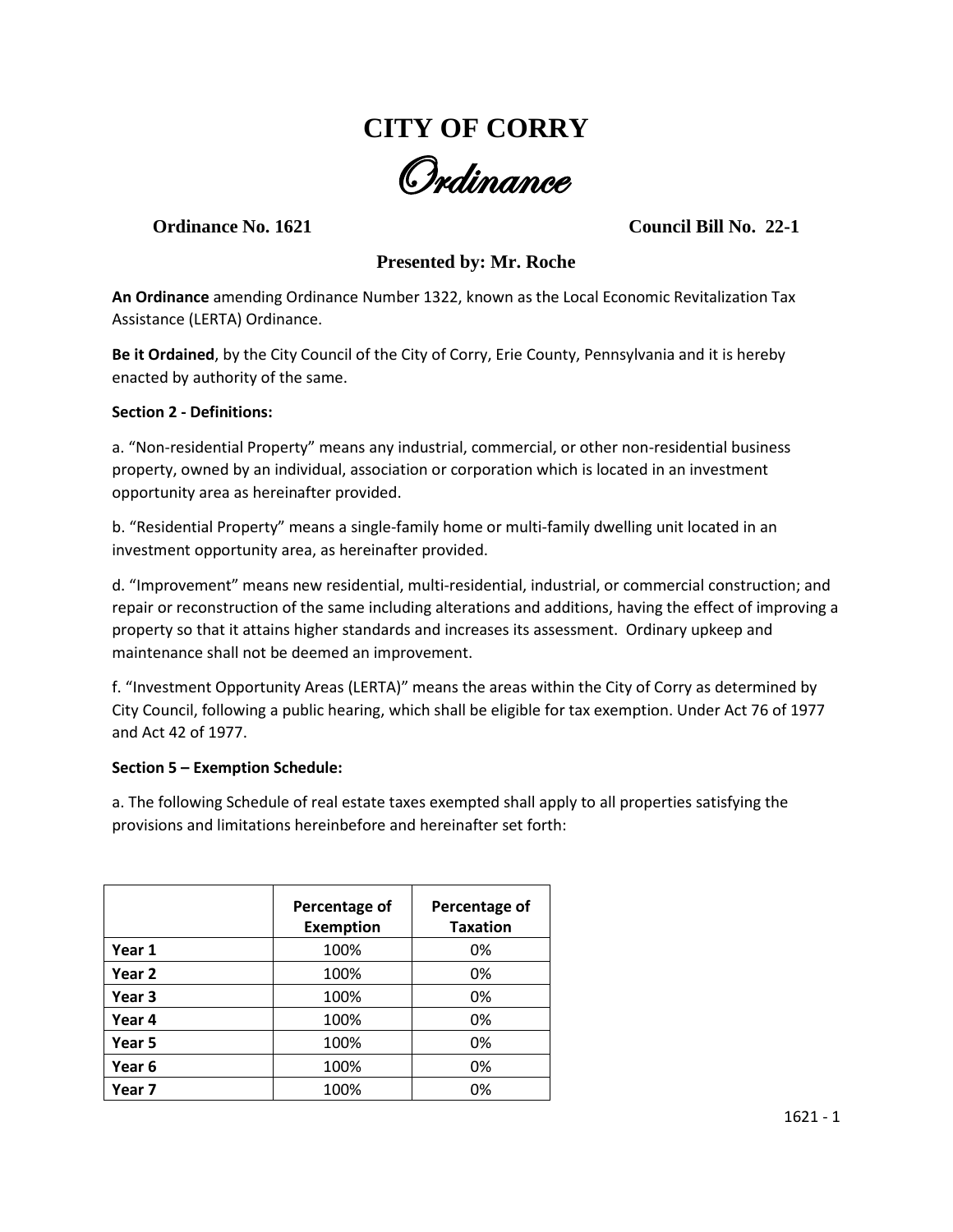| Year 8            | 100% | 0%   |
|-------------------|------|------|
| Year 9            | 100% | 0%   |
| Year 10           | 100% | 0%   |
| Year 11 and after | 0%   | 100% |

## **Section 7- Procedure for Obtaining Exemption:**

a. Any person desiring a tax exemption pursuant to this Ordinance shall apply with the City of Corry via the current application as implemented by the City administration office. Said application shall contain all requested information per Section 7 item b. Application for the LERTA program and related exemptions must be made at the same time zoning and/or building permit applications are applied for with the City of Corry or their approved representative. Retroactive applications shall not be approved for exemption. If no permit is required for the improvements, a full application must be submitted and approved before any work is commenced on the project. If any portion of the project is commenced prior to application and approval then the application shall be rejected and no exemption shall be granted to the applicant.

b. The following notice shall be attached to the Zoning application:

"Notice to Tax Payer: By Ordinance Number 1322 and 1621 and any updates of said ordinance you may be entitled to exemption from tax on your contemplated improvement by reassessment. An application for exemption may be secured from the City of Corry Zoning Officer or other properly designated official and must be filed at the time the zoning application and/or building permit is secured."

# **Section 8- Effect on Zoning Ordinance:**

a. This Ordinance and the exemptions granted herein shall not supersede the provisions of the City of Corry Zoning Ordinance as amended and which remains in place at the time of application. Any property which is within the "Investment Opportunity Area Boundaries" as described herein and which are listed as "non-conforming uses" shall comply with the provisions in the Zoning Ordinance regulating such "non-conforming use".

# **Section 9 – Additional requirements and specifications:**

a. In any case where property (Commercial, Industrial, Multi-residential or Residential) is partially damaged by any cause or for any reason, the exemption from real property taxation shall be limited to the assessment value post repair or renovation that is in excess of the original assessment that existed prior to damage of the property. In the event that a property has been fully demolished by demolition permit and the Erie County assessment bureau has changed the assessed value to reflect the completed demolition land only valuation, then the new assessment value post any new construction less land only assessment value post demolition will be eligible for LERTA assuming all proper permits, applications and fees have been submitted.

b. In order to remain eligible for approval and exemption through this ordinance the applicant must be in good standing with Erie County, the City of Corry, and the Corry School District. The applicant must be compliant to all zoning, planning, and property maintenance statues and ordinances in place at the time of application with all properties contained within the applicable taxing bodies. The applicant must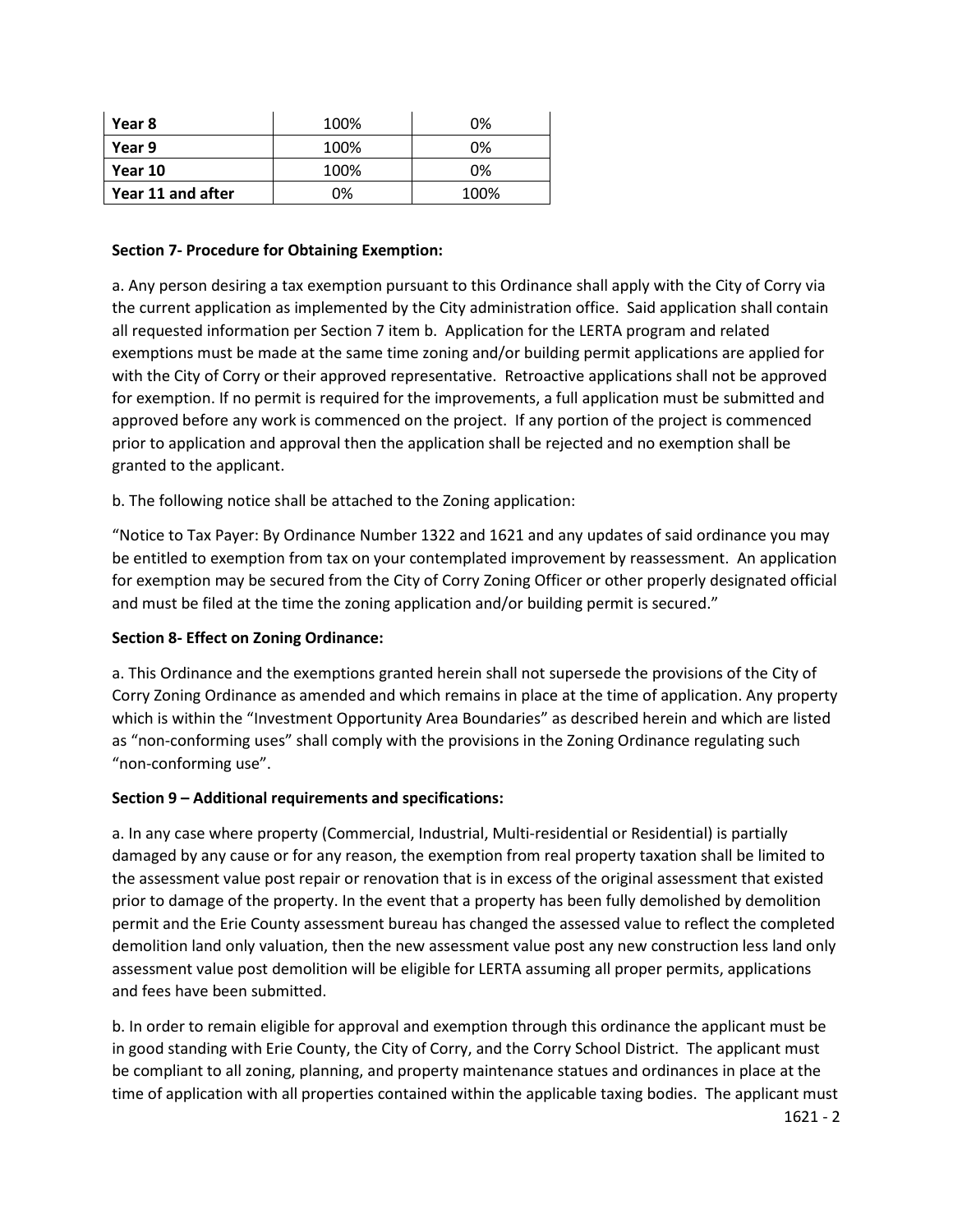be up to date with all County, City, and School District property taxes for all property owned within Erie County. (Note: Current is defined as up to date with all due taxation payments with the exception of taxation due within the same calendar year as the application. Any funds owed to the taxing body(ies) from the previous taxing year shall be considered delinquent and non-compliant.)

Properties shall be considered in compliance with the Property Maintenance Code based on review by the Code Compliance Department and said department finding no current violation on record which would include but is not limited to: complaints under current investigation, quality of life tickets for which the issue has not been resolved and/or the ticket remains unpaid, citations for which the issue has not been resolved and/or the citation remains unpaid, or condemnation which remains in place.

The applicant shall include the individual or individuals who hold ownership of the property as well as any other entities which they are associated with in legal partnership including any LLC, INC, trusts, holding firms or similar legal partnerships. An applicant shall not be eligible to receive exemption per this ordinance if said applicant himself, or any of the entities which holds property of which they are a legal partner do not meet the requirements to receive exemption per this ordinance.

# **Section 10 – Filing Fees:**

a. At the time of adoption of this ordinance the following fee schedule shall take affect and remain in effect until amended by City Council via update of this ordinance or as designated by the City Fee Schedule.

Nonrefundable Filing Fee Per Application:

Residential and multi-residential projects- \$25

Industrial and commercial projects- \$100

# **Section 11 – Investment Opportunity Areas (LERTA):**

Per this update the Investment Opportunity Areas previously established by Schedule "A" shall be expanded to include the City of Corry Municipality in its entirety, thus eliminating the schedule "A" portion of the ordinance in its entirety for all projects entered in to and being applied for after the adoption and implementation of this update.

## **Section 12- Existing exemption approvals or denials:**

Previously approved or denied LERTA exemptions shall remain in place for the life of the exemption per the ordinance in place at the time of approval. No exemption shall be updated or retroactively changed due to the update of this ordinance.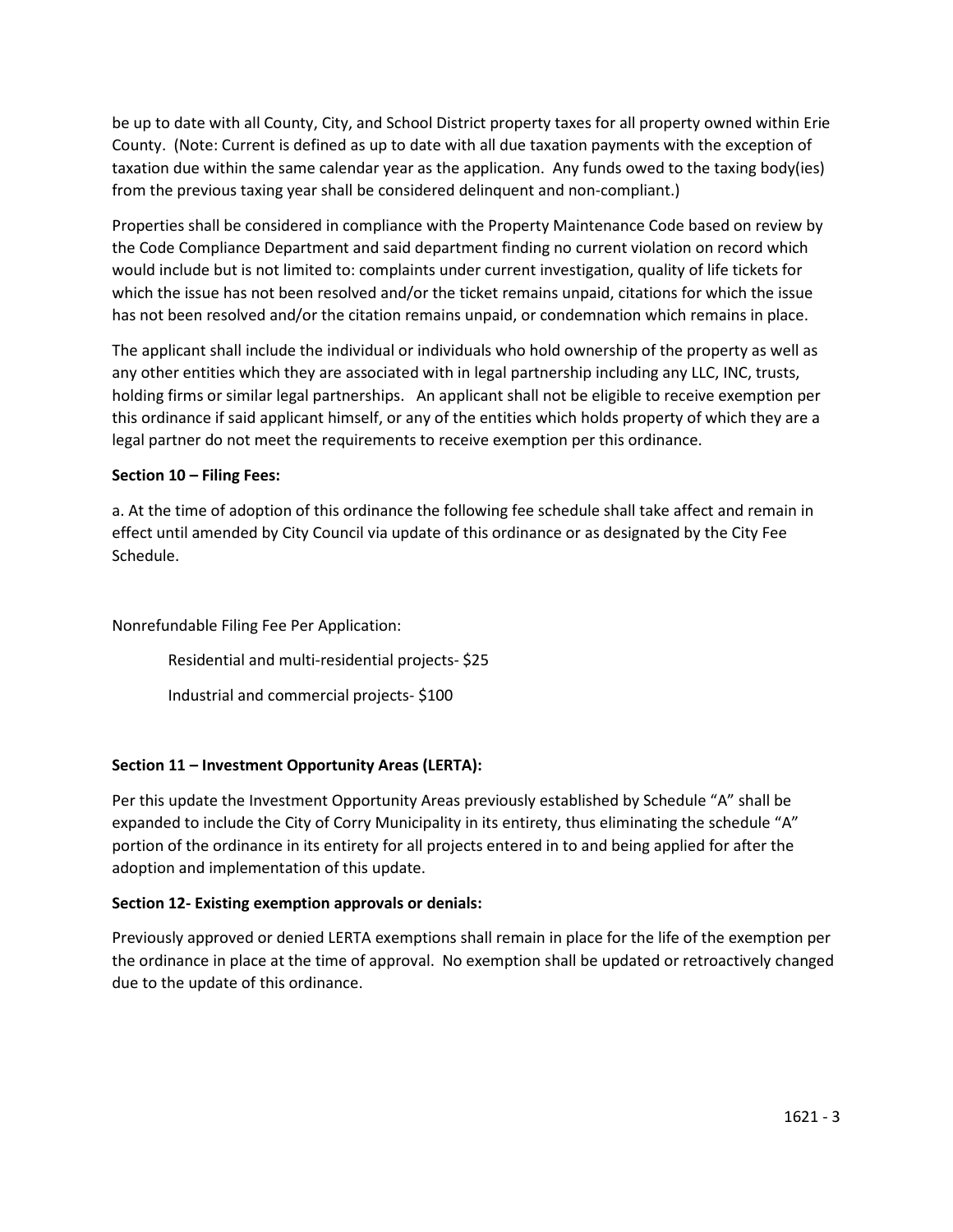# **Section 14- Exemption eligibility with examples:**

The exemption from real property taxes shall be limited to the additional assessment attributed to new construction and improvements to all industrial, commercial, residential, and multi-residential properties in the City of Corry. All previously applicable taxable assessment and taxation shall remain in place during the period of exemption.

Example A:

Property and land assessment combined for a total taxable assessment of \$80,000. The improvement project being applied for includes \$60,000 in improvements raising the assessed value of the property to \$140,000.

|                   | Percentage of \$80,000 of<br>assessed value used to<br>calculate taxes owed for<br>the year | Percentage of \$60,000 of<br>additional assessed value<br>used to calculate taxes<br>owed for the year |
|-------------------|---------------------------------------------------------------------------------------------|--------------------------------------------------------------------------------------------------------|
| Year 1            | 100%                                                                                        | 0%                                                                                                     |
| Year 2            | 100%                                                                                        | 0%                                                                                                     |
| Year 3            | 100%                                                                                        | 0%                                                                                                     |
| Year 4            | 100%                                                                                        | 0%                                                                                                     |
| Year 5            | 100%                                                                                        | 0%                                                                                                     |
| Year 6            | 100%                                                                                        | 0%                                                                                                     |
| Year 7            | 100%                                                                                        | 0%                                                                                                     |
| Year 8            | 100%                                                                                        | 0%                                                                                                     |
| Year 9            | 100%                                                                                        | 0%                                                                                                     |
| Year 10           | 100%                                                                                        | 0%                                                                                                     |
| Year 11 and after | 100%                                                                                        | 100%                                                                                                   |

Example B:

Property and land assessment combined for a total taxable assessment of \$20,000. The structure is demolished with all proper permits and the assessment is reduced by Erie County to land only at \$5,000. The improvement project being applied for includes construction of a new structure with \$150,000 in improvements raising the assessed value of the property to \$155,000.

|        | Percentage of \$5,000 of<br>assessed value used to<br>calculate taxes owed for<br>the year | Percentage of \$150,000 of<br>additional assessed value<br>used to calculate taxes<br>owed for the year |
|--------|--------------------------------------------------------------------------------------------|---------------------------------------------------------------------------------------------------------|
| Year 1 | 100%                                                                                       | 0%                                                                                                      |
| Year 2 | 100%                                                                                       | 0%                                                                                                      |
| Year 3 | 100%                                                                                       | 0%                                                                                                      |
| Year 4 | 100%                                                                                       | 0%                                                                                                      |
| Year 5 | 100%                                                                                       | 0%                                                                                                      |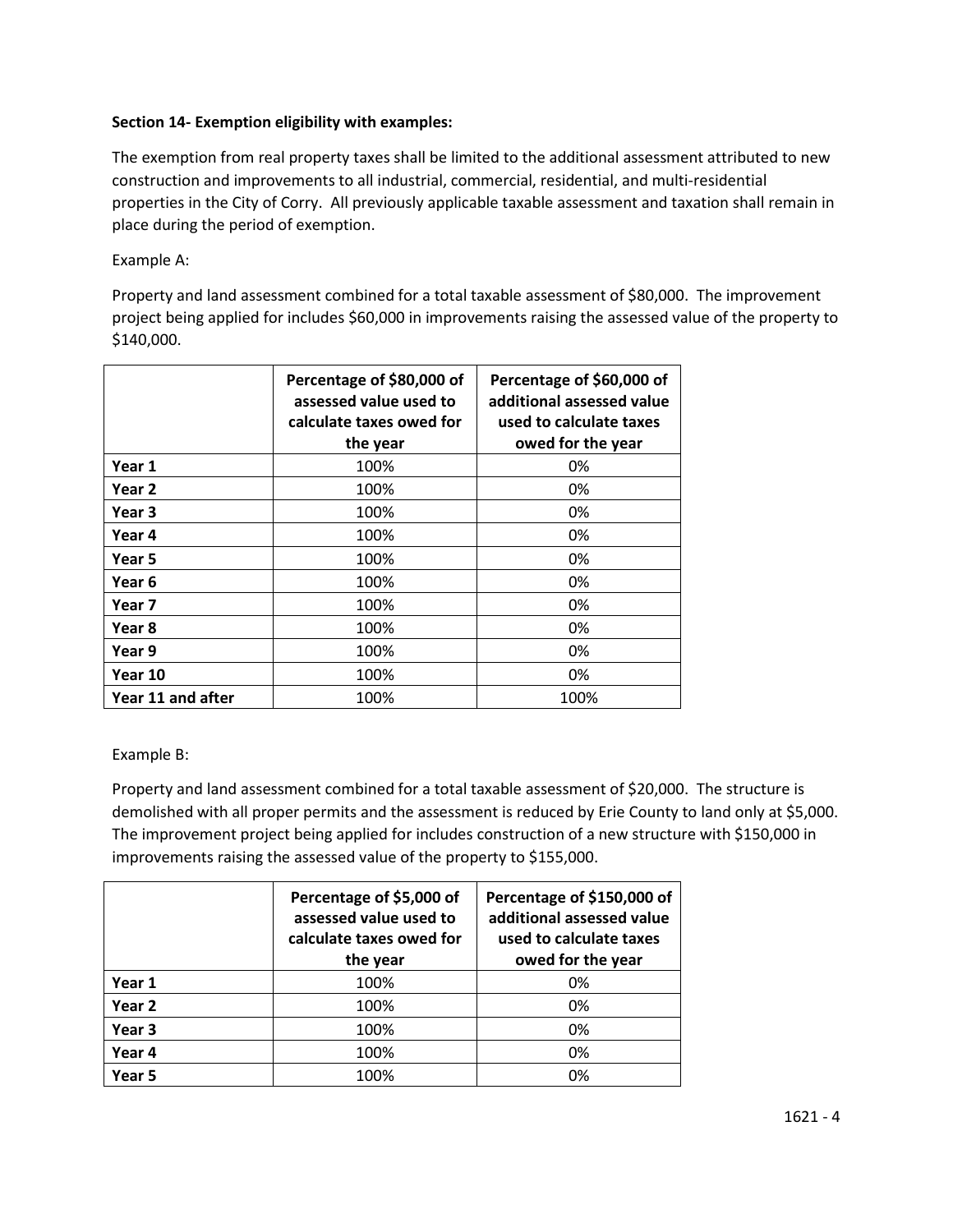| Year 6            | 100% | 0%   |
|-------------------|------|------|
| Year 7            | 100% | 0%   |
| Year 8            | 100% | 0%   |
| Year 9            | 100% | 0%   |
| Year 10           | 100% | 0%   |
| Year 11 and after | 100% | 100% |

Example C:

Property and land assessment combined for a total taxable assessment of \$80,000. The structure is damaged in a fire. The improvement project being applied for includes repairs and improvements raising the assessed value of the property to \$155,000.

|                   | Percentage of \$80,000 of<br>assessed value used to<br>calculate taxes owed for<br>the year | Percentage of \$75,000 of<br>additional assessed value<br>used to calculate taxes<br>owed for the year |
|-------------------|---------------------------------------------------------------------------------------------|--------------------------------------------------------------------------------------------------------|
| Year 1            | 100%                                                                                        | 0%                                                                                                     |
| Year 2            | 100%                                                                                        | 0%                                                                                                     |
| Year 3            | 100%                                                                                        | 0%                                                                                                     |
| Year 4            | 100%                                                                                        | 0%                                                                                                     |
| Year 5            | 100%                                                                                        | 0%                                                                                                     |
| Year 6            | 100%                                                                                        | 0%                                                                                                     |
| Year 7            | 100%                                                                                        | 0%                                                                                                     |
| Year 8            | 100%                                                                                        | 0%                                                                                                     |
| Year 9            | 100%                                                                                        | 0%                                                                                                     |
| Year 10           | 100%                                                                                        | 0%                                                                                                     |
| Year 11 and after | 100%                                                                                        | 100%                                                                                                   |

Example D:

Property and land assessment combined for a total taxable assessment of \$80,000. The improvement project being applied for includes \$60,000 in improvements raising the assessed value of the property to only \$120,000. The project did not result in an equivalent increase in assessed value.

|        | Percentage of \$80,000 of<br>assessed value used to<br>calculate taxes owed for<br>the year | Percentage of \$40,000 of<br>additional assessed value<br>used to calculate taxes<br>owed for the year |
|--------|---------------------------------------------------------------------------------------------|--------------------------------------------------------------------------------------------------------|
| Year 1 | 100%                                                                                        | 0%                                                                                                     |
| Year 2 | 100%                                                                                        | 0%                                                                                                     |
| Year 3 | 100%                                                                                        | 0%                                                                                                     |
| Year 4 | 100%                                                                                        | 0%                                                                                                     |
| Year 5 | 100%                                                                                        | 0%                                                                                                     |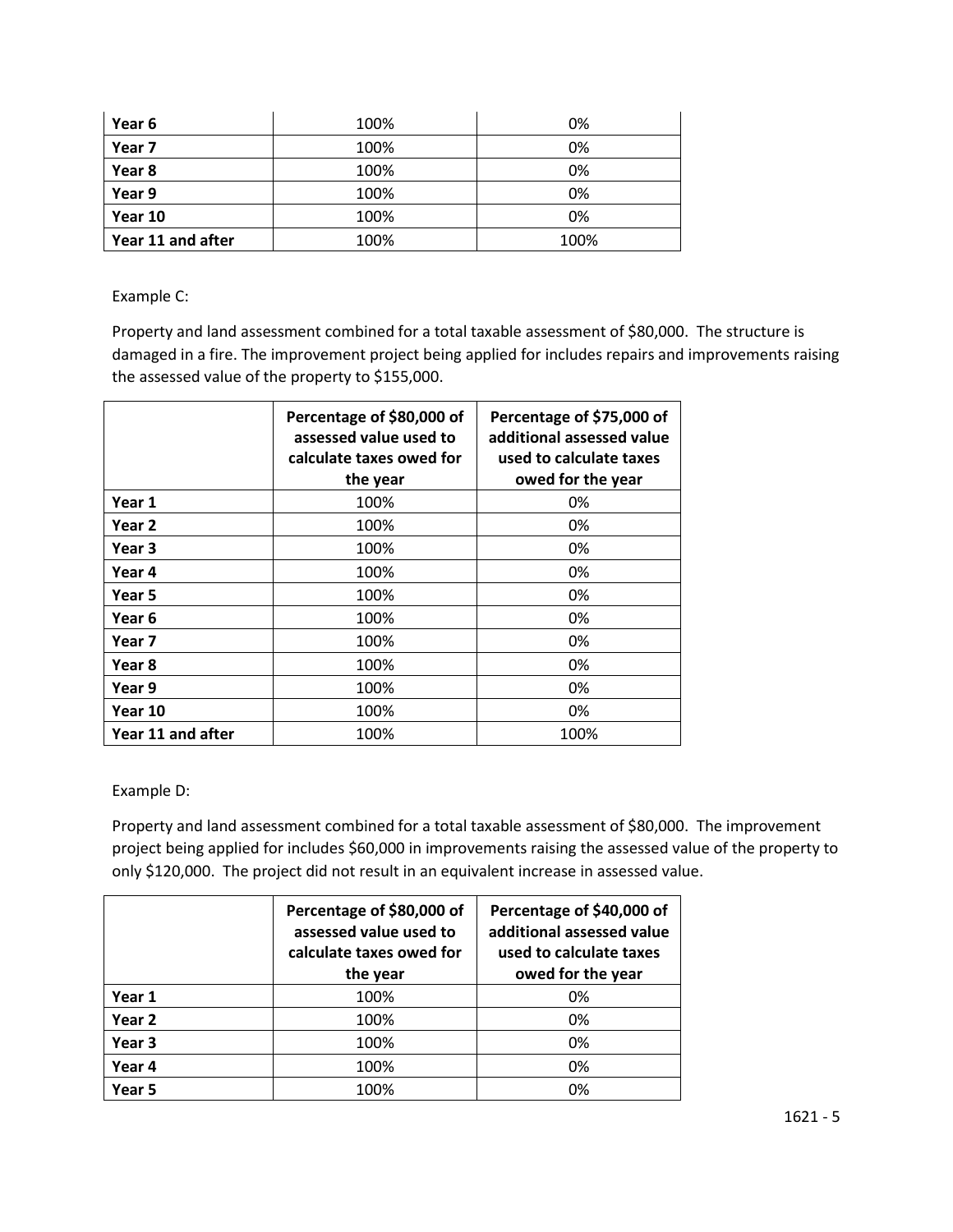| Year 6            | 100% | 0%   |
|-------------------|------|------|
| Year 7            | 100% | 0%   |
| Year 8            | 100% | 0%   |
| Year 9            | 100% | 0%   |
| Year 10           | 100% | 0%   |
| Year 11 and after | 100% | 100% |

Example E:

Property and land assessment combined for a total taxable assessment of \$80,000. The improvement project being applied for includes \$60,000 in improvements raising the assessed value of the property to \$160,000. The project created additional assessed value above and beyond the cost of the project.

|                   | Percentage of \$80,000 of<br>assessed value used to<br>calculate taxes owed for<br>the year | Percentage of \$80,000 of<br>additional assessed value<br>used to calculate taxes<br>owed for the year |
|-------------------|---------------------------------------------------------------------------------------------|--------------------------------------------------------------------------------------------------------|
| Year 1            | 100%                                                                                        | 0%                                                                                                     |
| Year 2            | 100%                                                                                        | 0%                                                                                                     |
| Year 3            | 100%                                                                                        | 0%                                                                                                     |
| Year 4            | 100%                                                                                        | 0%                                                                                                     |
| Year 5            | 100%                                                                                        | 0%                                                                                                     |
| Year 6            | 100%                                                                                        | 0%                                                                                                     |
| Year 7            | 100%                                                                                        | 0%                                                                                                     |
| Year 8            | 100%                                                                                        | 0%                                                                                                     |
| Year 9            | 100%                                                                                        | 0%                                                                                                     |
| Year 10           | 100%                                                                                        | 0%                                                                                                     |
| Year 11 and after | 100%                                                                                        | 100%                                                                                                   |

## **Section 14 – Severability:**

The provisions of this Ordinance shall be severable and if any of the provisions shall be held invalid, such decision shall not affect the validity of any of the remaining provisions of this Ordinance.

**Section 15 –** All ordinances or parts of ordinances inconsistent herewith are hereby repealed to the extent of such inconsistency.

Section 16 – This Ordinance shall become effective on April 15<sup>th</sup> 2022 and ends April 15<sup>th</sup> 2032. Note: If a LERTA application is submitted and approved any time during the LERTA Ordinance is in place, the exemption shall remain in place for the entirety of the 10 years as described within. Example: LERTA application is completed and approved by April  $15<sup>th</sup>$  2032. The applicant will receive tax exemption benefit as described herein through the full period of 10 years extending to 2042.

Exemption from taxes shall not terminate upon the sale or exchange of the property.